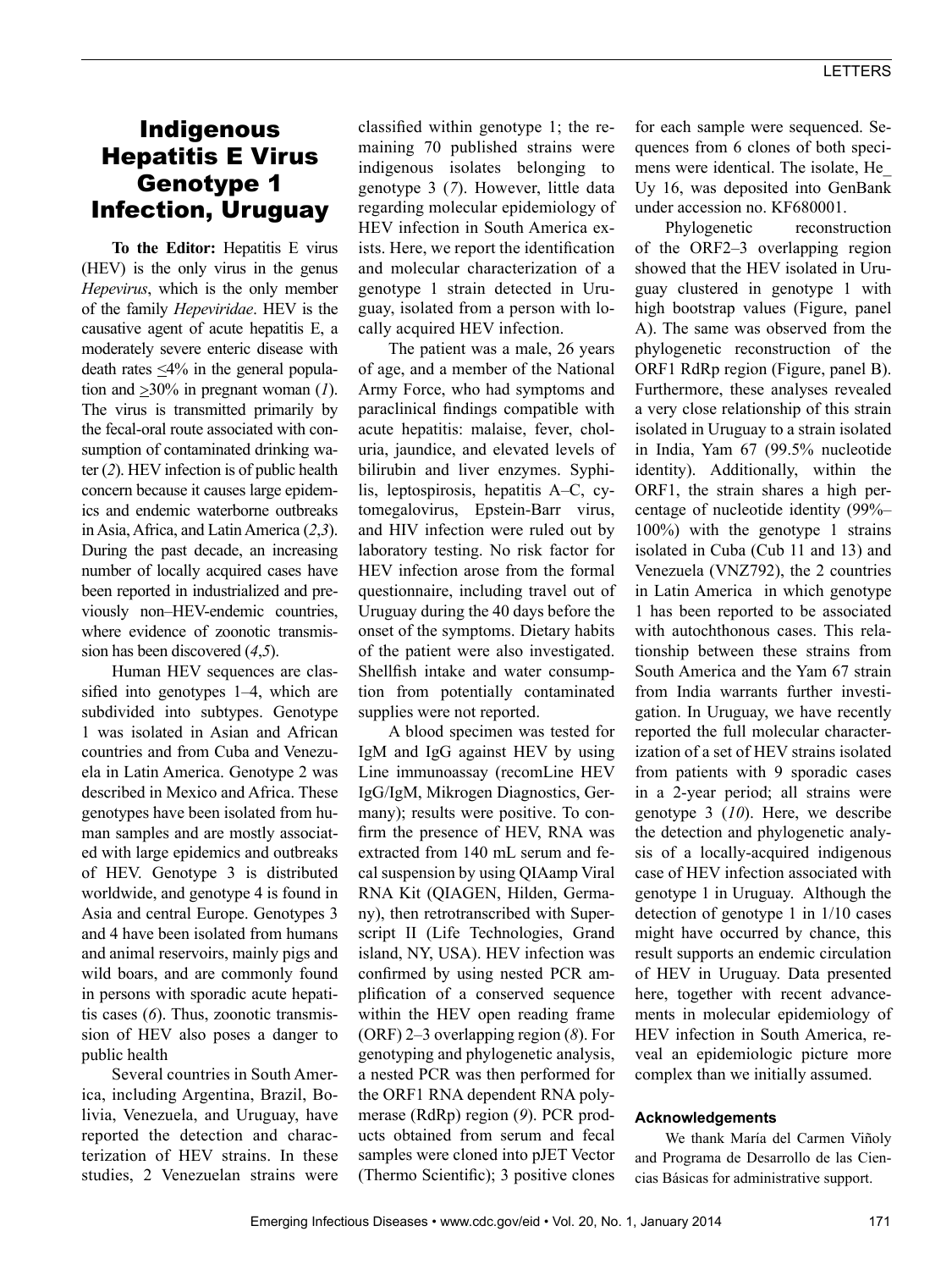

Figure. Phylogenetic tree of the Hepatitis E virus constructed on the basis ofA) the partial 137-nt open reading frame (ORF) 2–3 overlapping region and B) the 244-nt sequence of the RNA dependent RNA polymerase within ORF1. Trees were generated by using the neighborjoining method with the Kimura 2-parameter as the substitution model. The robustness of the trees was determined by bootstrap for 1,000 replicates. Values ≥70% are shown. Strains isolated in Uruguay are shown in **boldface**. The isolate of genotype 1 detected in this study (He\_Uy 16) clustered (98% bootstrap value) with genotype 1 strains from India and Latin America (Cub 11 and 13 and VNZ792). Scale bars indicate nucleotide substitutions per site.

This work was partially supported by a PhD fellowship from Agencia Nacional de Innovación e Investigación (to S.M.).

## **Santiago Mirazo, Victoria Mainardi, Natalia Ramos, Solange Gerona, Andrea Rocca and Juan Arbiza**

Author affiliations: Facultad de Ciencias, Universidad de la República, Montevideo, Uruguay (S. Mirazo, N. Ramos, J. Arbiza); and Hospital Central de las Fuerzas Armadas, Montevideo, Uruguay (V. Mainardi, S. Gerona, A. Rocca)

DOI: http://dx.doi.org/10.3201/eid2001.131471

## **References**

- 1. Kumar S, Subhadra S, Singh B, Panda BK. Hepatitis E virus: the current scenario. Int J Infect Dis. 2013;17:e228–33. http:// dx.doi.org/10.1016/j.ijid.2012.11.026
- 2. Herrera JL. Hepatitis E as a cause of acute non-A, non-B hepatitis. Arch Intern Med. 1993;153:773–5. http://dx.doi.org/10.1001/ archinte.1993. 00410060075012
- 3. Hino K, Kondo T, Niwa H, Uchida T, Shikata T, Rikahisa T, et al. A small epidemic of enterically transmitted non-A, non-B acute hepatitis. Gastroenterol Jpn. 1991;26:139–41
- 4. Okamoto H, Takahashi M, Nishizawa T, Fukai K, Muramatsu U, Yoshikawa A. Analysis of the complete genome of indigenous swine hepatitis E virus isolated in Japan. Biochem Biophys Res Commun. 2001;289:929–36. http://dx.doi. org/10.1006/bbrc.2001.6088
- 5. Yazaki Y, Mizuo H, Takahashi M, Nishizawa T, Sasaki N, Gotanda Y, et al. Sporadic acute or fulminant hepatitis E in Hokkaido, Japan, may be foodborne, as suggested by the presence of hepatitis E virus in pig